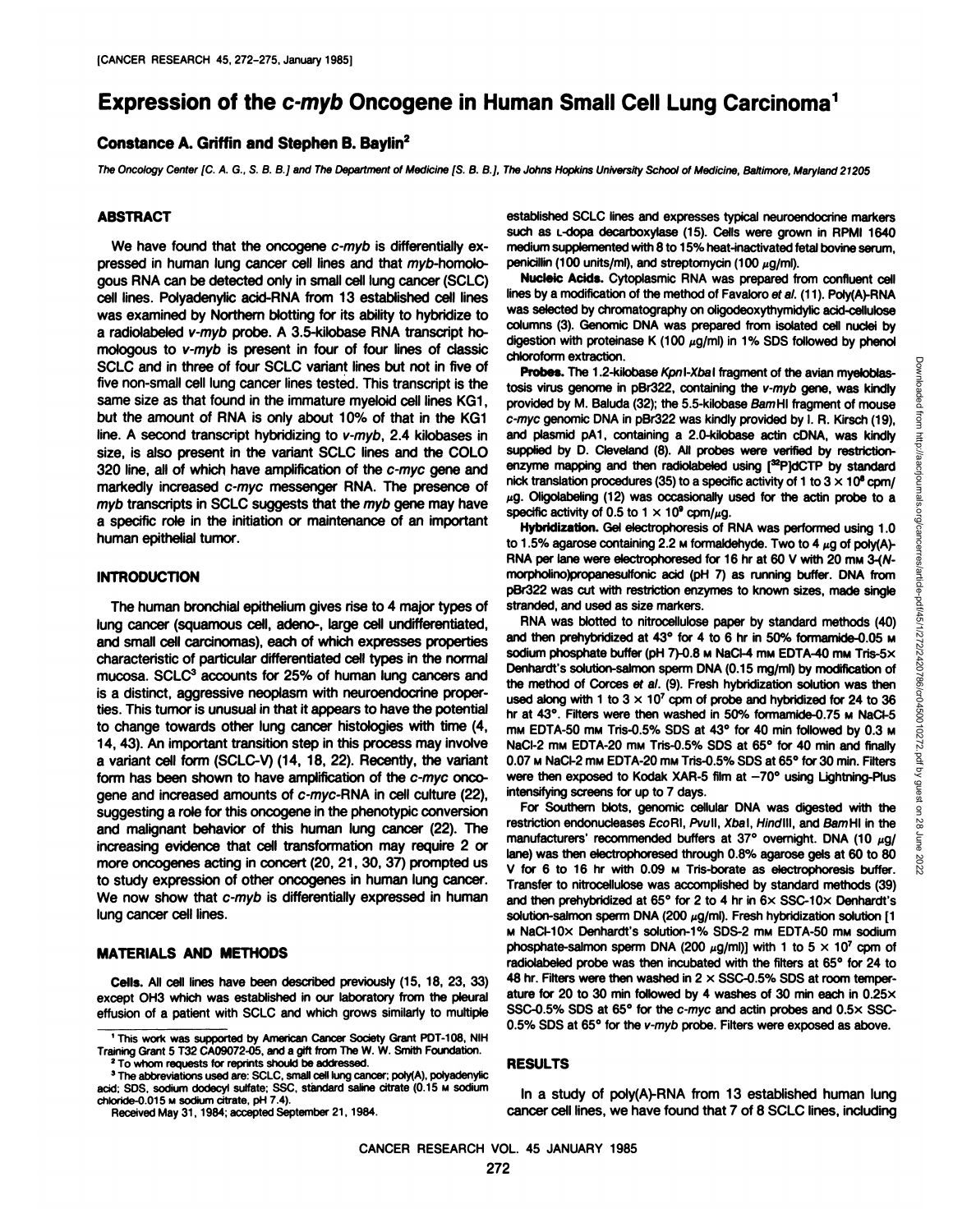3 of 4 variant lines (Fig. 1A), express a 3.5-kilobase transcript homologous to v-myb, as does the neuroendocrine colon cell line COLO 320. This transcript is the same size as that found in the KG1 immature myeloid cell line  $(41)$  (Fig. 1A). No mybhomologous RNA was detected in 5 of 5 non-SCLC lines ex amined. The presence of intact RNA in all 13 cell lines was verified by subsequent hybridization of the same filters to an actin cDNA probe (Fig. 1B). The amount of c-myb mRNA de tected in the SCLC line is only about 10% of the amount found in KG1 as assayed by densitometry of the autoradiogram and normalization of the myb signals to those for actin mRNA (data not shown). A second transcript of about 2.4 kilobases was also detected with the v-myb probe in the 3 variant SCLC cell lines and COLO 320 line. The size of the smaller myb-hybridizing transcript coincides with that described for c-myc mRNA (2.4 kilobases) and can be seen only in the variant SCLC lines and COLO 320. These lines all are known to have myc gene ampli fication and markedly increased myc transcription (2,22). Fig. 2 shows amplified myc RNA in the lines which have the smaller myb-homologous band, with varying lesser amounts of myc RNA detected in all of the other cell lines tested.

We have preliminarily looked for alteration in c-myb genomic sequences which might explain activation of the gene in the SCLC cell lines. We did not detect gross rearrangements or amplification of the proto-myò gene in any of these cell lines as analyzed by Southern blotting of genomic DNA restricted with EcoRI, Pvull, Xbal, Hindlll, or BamHI (data not shown).

# **DISCUSSION**

Our present results suggest a significant difference in the levels of transcription of the c-myb oncogene among the 4 major histological phenotypes of lung cancer. Only one of 7 SCLC lines had myb RNA below our level of detection. This unusual cell line, OH-2 (18), was established from a patient with typical SCLC histology. Like other variant SCLC lines, it lacks the high levels of L-dopa decarboxylase activity which typically distinguish SCLC from non-SCLC in culture and has the 3p(-) chromosome deletion considered characteristic of SCLC.<sup>4</sup> OH-2 cells, however, grew as typical large cell undifferentiated lung cancer in nude mouse heterotransplants, and also, unlike other variant SCLC lines (22), we find that this cell line lacks myc amplification. Cell surface protein analysis showed that all clones of this cell line simultaneously expressed both SCLC and non-SCLC surface proteins (18). Thus, this SCLC variant line phenotypically con tains both non-SCLC and SCLC features simultaneously.

A second transcript of about 2.4 kilobases was also detected in the 3 variant SCLC lines and the COLO 320 line using the same v-myb probe. Although several larger myb precursor RNAs have been detected in chicken tissue (17) and mouse plasmacytomas (29), only a single cytoplasmic RNA transcript has been detected in human hematopoietic cells (41). The precise source of our second, smaller transcript is currently not known. There may be several different sized myb poly(A)-RNA transcripts present in these cell lines. Alternatively, the smaller band might be due to cross-hybridization to another RNA species. Interest ingly, the myc and myb proteins have been shown recently to have structural homology, although this homology involves conservation of related amino acids rather than identical nucleotide sequences (34). The possibility that weak homology between cmyc and c-myb RNAs might produce hybridization of the v-myb probe to the abundant 2.4-kilobase c-myc transcripts in the variant SCLC and COLO 320 lines must be considered and further explored.

Avian myeloblastosis virus, which carries v-myb, induces only leukemia and not carcinomas in its natural host. Because c-myb transcripts were initially reported only in hematopoietic cells from chickens, mice, and humans (17, 29, 36, 41) and because c-myb transcripts are decreased in HL-60 cells chemically induced to differentiate (41), it has been postulated that the role of this oncogene is related in some way to early stages of hematopoietic cell development (13, 41). The detection of c-myb transcripts in our epithelial cell lines and in occasional human carcinoma tissues (38) suggests, not surprisingly, that this gene has a function not limited to cells of hematopoietic derivation. Our data suggest at least 2 possible hypotheses concerning the expression and function of c-myb in epithelial cells.

c-myb could be associated with expression of a neuroendo-(or suggests, we can be the mean of the can be the can be the consistent of the phenotype of the phenotype. Among the cancers of a neuroendo-<br>crimp could be associated with expression of a neuroendo-<br>crimp could be associa consistently contains neurosecretory granules and expresses high levels of L-dopa decarboxylase (5, 6), neuron-specific enolase (24), BB isoenzyme of creatine phosphokinase (16), and bombesin (10, 28, 42). Because of these properties, this tumor has been included in the amine precursor uptake-dopa decar boxylase (4,31) group of endocrine cells. Similar neuroendocrine properties are associated with endocrine cells located in intestinal epithelium (27). The presence of c-myb transcripts in SCLC cells and in an intestinal tumor (Colo 320), which has been reported to express neuroendocrine properties, then suggests a possible role for this gene in cells with a neuroendocrine phenotype. However, it is important to note that the variant SCLC cells have lost the neuroendocrine phenotype (14, 18, 22) and yet retain cmyb expression. Also, in our laboratory, the Colo 320 line does not contain key neuroendocrine markers such as L-dopa decar boxylase at this time. Examination of other neuroendocrine cell lines and tissues will be required to further consider this hypoth esis.

Alternatively, c-myb expression may be important to normal or neoplastic bronchial epithelial cells at certain stages of differ entiation. Increasing evidence suggests that each of the major forms of human lung cancer arises in cells of endodermal lineage and that a common bronchial mucosal stem cell may have the potential for expressing the full range of differentiated cell phe notypes seen in the bronchial mucosa, including the neuroen docrine phenotype (for review, see Refs. 4 and 14). SCLC has been observed to change with time towards the non-SCLC phenotype, both in culture (14) and in the host (1, 7, 26). If, as has been suggested, SCLC represents a neoplasm frozen at an earlier step in epithelial differentiation than that represented by the other types of lung cancers (4), then the function of the cmyb gene in epithelial cells may indeed correlate with early stages of cell maturation, as has been postulated initially from obser vations of hematopoietic cells. In turn, myc amplification may be able to mediate the initiation of phenotypic conversion repre sented by the SCLC variants only in the setting of concurrent myb expression, which may maintain the cells in a very early stage of differentiation. Similarly, the role of other oncogenes, such as the raf oncogene, which has been reported recently to

<sup>&#</sup>x27; J. Whang-Peng, unpublished data.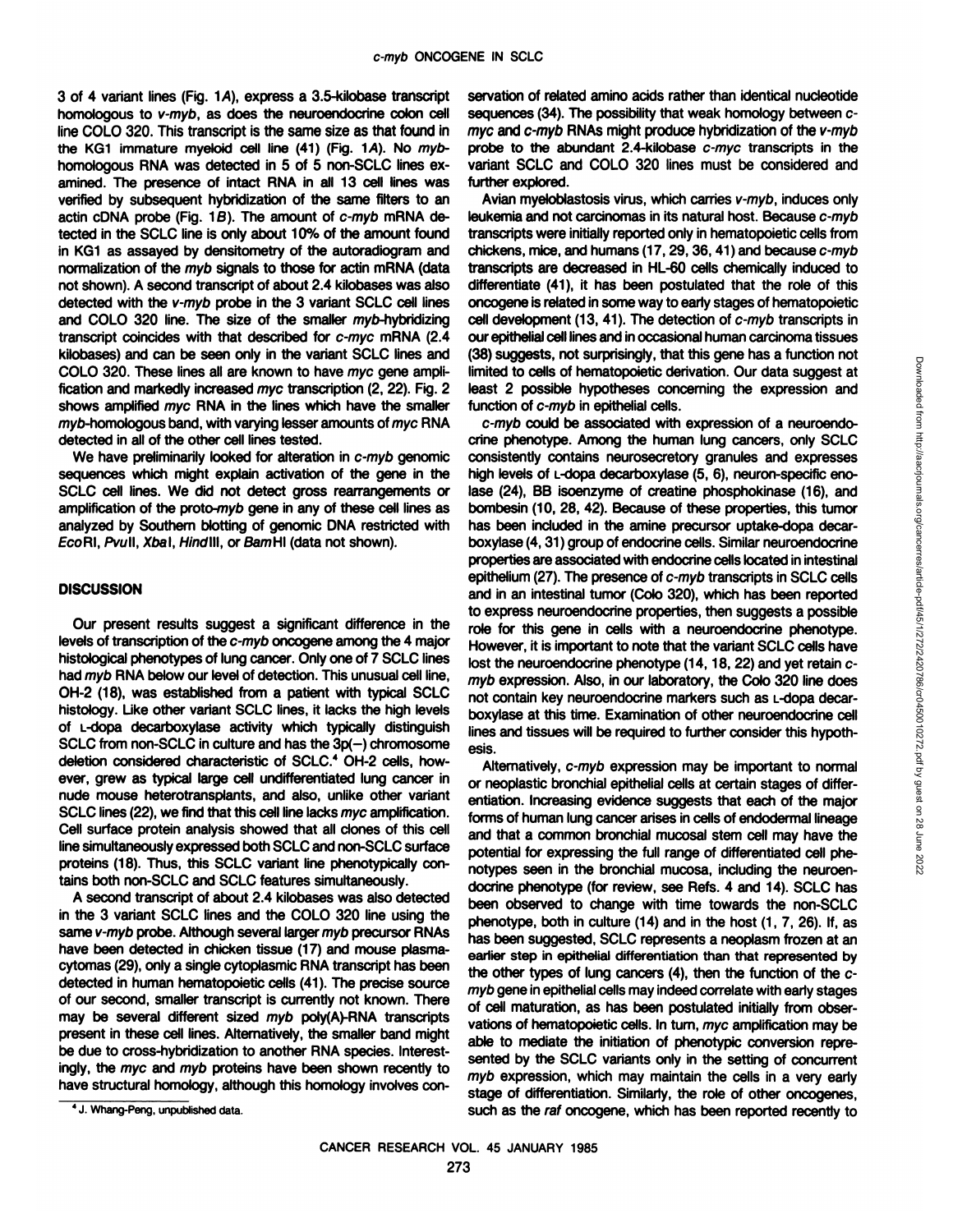be transcribed in SCLC (25), should be considered in conjunction with myb.

#### **ACKNOWLEDGMENTS**

We thank M. A. Baluda, I. J. Kirsch, and D. W. Cleveland for the v-myb, c-myc, and actin probes, respectively; D. Carney, A. Gazdar, and J. Minna for multiple cell lines; and B. Nelkin and P. Pitha for helpful advice.

#### **REFERENCES**

- 1. Abeloff, M. D., Eggleston, J. C., Mendelsohn, G., Ettinger, D. S., and Baylin, S. B. Changes in morphological and biochemical characteristics of small cell carcinoma of the lung—a clinicopathologic study. Am. J. Med., 66: 757-764, 1979.
- 2. Alitalo, K., Schwab, M., Lin, C. C., Varmus, H. E., and Bishop, J. M. Homo-24. geneously staining chromosomal regions contain amplified copies of an abun dantly expressed cellular oncogene (c-myc) in malignant neuroendocrine cells 25. from a human colon carcinoma. Proc. Nati. Acad. Sci. USA, 80: 1707-1711, 1983.
- 3. Aviv, H., and Leder, P. Purification of biologically active globin messenger RNA by chromatography on oligo thymidylic acid-cellulose. Proc. Nati. Acad. Sci. USA, 69. 1408-1412,1972.
- 4. Baylin, S. B. Biochemical markers of human small (oat) cell lung carcinoma biological and clinical implications. In: W. H. Fishman (ed.), Oncodevelopmental Markers: Biologic, Diagnostic, and Monitoring Aspects, pp. 259-277. New York: Academic Press, Inc., 1983.
- Fork: Academic Press, Inc., 1963.<br>5. Baylin, S. B., Abeloff, M. D., Goodwin, G., Carney, D. N., and Gazdar, A. F. 28. Activities of L-dopa decarboxylase and diamine oxidase (histaminase) in human lung cancers and decarboxylase as a marker for small (oat) cell cancer in culture. Cancer Res.. 40: 1990-1994,1980.
- 6. Baylin, S. B., Weisburger, W. R., Eggleston, J. C., Mendelsohn, G., Beaven, M. A., Abeloff, M. D., and Ettinger, D. S. Variable content of histaminase, L dopa decarboxylase, and calcitonin in smallcell carcinoma of the lung. N. Engl. J. Med., 299. 105-110, 1978.
- 7. Brereton, H. D., Matthews, M. M., Costa, J., Kent, H., and Johnson, R. E. Mixed anaplastic small-cell and squamous-cell carcinoma of the lung. Ann. Intern. Med., 88: 805-806, 1978.
- 8. Cleveland, D. W., topata, M. A., MacDonald, R. J., Cowan, N. J., Rutter, W. J., and Kirschner, M. W. Number and evolutionary conservation of  $\alpha$ - and  $\beta$ tubulin and cytoplasmic  $\beta$ - and  $\gamma$ -actin genes using specific cloned cDNA probes. Cell, 20: 95-105,1980.
- 9. Corees, V., Pellicer, A., Axel, R., and Meselson, M. Integration, transcription, and control of a Drosophila heat shock gene in mouse cells. Proc. Nati. Acad. Sci. USA, 78: 7038-7042(1981).
- 10. Erisman, M. D., Lonnoila, R. I., Hernandez, O., DiAugustine, R. P., and Lazarus, L. H. Human lung small-cell carcinoma contains bombesin. Proc. Nati. Acad. Sci. USA, 79: 2379-2383,1982.
- 11. Favaloro, J. R., Freisman, R., and Kamen, R. Transcription maps of polyoma virus-specific RNA: analysis by two-dimensional nuclease S, gel mapping. Methods Enzymol., 65: 718-749, 1980.
- 12. Feinberg, A. F., and Vogelstein, B. A technique forrecovering and radiolabeling DNA fragments to high specific activity. Anal. Biochem., 732: 6-13,1983.
- 13. Gallo, R. C., and Wong-Staal, F. Retroviruses as etiologic agents of some animal and human leukemias and lymphomas and as tools for elucidating the molecular mechanism of leukemogenesis. Blood, 60: 545-557,1982.
- 14. Gazdar, A. F., Carney, D. N., Guccion, J. G., and Baylin, S. B. Small cell carcinoma of the lung: cellular origin and relationship to other pulmonary tumors. In: F. A. Greco, R. K. Oldham, and P. A. Bunn (eds.), Small Cell Carcinoma of the Lung, pp. 145-175. New York: Gruñe& Stratton, 1981.
- 15. Gazdar, A. F., Carney, D. N., Russell, E. K., Sims, H. L., Baylin, S. B., Bunn, P. A., Jr., Guccion, J. G., and Minna, J. D. Establishment of continuous,<br>clonable cultures of small-cell carcinoma of the lung which have amine precur-<br>sor uptake and decarboxvlation cell properties. Cancer Res.. 40: 3502 1980.
- 16. Gazdar, A. F., Zweig, M. H., Carney. D. N., van Steirteghen, A. C., Baylin, S. B., and Minna, J. D. Levels of creatine kinase and its BB isoenzyme in lung cancer specimens and cultures. Cancer Res., 41: 2773-2777,1981.
- 17. Gonda, T. T., Sheiness. D. K., and Bishop, J. M. Transcripts from the cellular homologs of retroviral oncogenes: Distribution among chicken tissues. Mol.

Cell. Biol., 2: 617-624, 1982.

- 18. Goodwin, G., Shaper, J. H., Abeloff, M. D., Mendelsohn, G., and Baylin, S. B. Analysis of cell surface proteins delineates a differentiation pathway linking endocrine and nonendocrine human lung cancers. Proc. Nati. Acad. Sci. USA, 80:3807-3811, 1983.
- 19. Kirsch, I. R., Ravetch, J. V., Kwan, S. P., Max, E. E., Ney, R. L., and Leder, P. Multiple immunoglobulin switch region homologies outside the heavy chain constant region locus. Nature (Lond.), 293: 585-587, 1981.
- 20. Land, H., Parada, L. F., and Weinberg, R. A. Tumorigenic conversion of primary embryo fibroblasts requires at least two cooperative oncogenes. Nature (Lond.), 304: 596-602, 1983.
- 21. Land, H., Parada, L. F., and Weinberg, R. A. Cellular oncogenes and multistep carcinogenesis. Science (Wash. DC), 222: 771-778, 1983.
- 22. Little, C. D., Nau, M. M., Carney, D. A., Gazdar, A. F., and Minna, J. D. Amplification and expression of the c-myc oncogene in human lung cancer cell lines. Nature (Lond.), 306: 194-196, 1983.
- 23. Luk, G. D., Goodwin, G., Marton, L. J., and Baylin, S. B. Polyamines are necessary for the survival of human small-cell lung carcinoma in culture. Proc Nati. Acad. Sci. USA, 78: 2355-2358,1981.
- Marangos, P. J., Gazdar, A. F., and Carney, D. N. Neuron specific enolase in human small cell carcinoma cultures. Cancer Lett., 75: 67-71, 1982.
- Mark, G. E., and Rapp, U. R. Primary structure of v-raf: relatedness to the src  $\frac{5}{2}$ family of oncogenes. Science (Wash. DC), 224: 285-289,1984.
- Matthews, M. J. Effects of therapy on the morphology and behavior of small  $\frac{5}{8}$  cell carcinoma of the lung—a clinicopathologic study. In: F. Muggia and M.  $\frac{8}{8}$ cell carcinoma of the lung—a clinicopathologic study. In: F. Muggia and M. Rozencweig (eds.), Lung Cancer: Progress in Therapeutic Research, pp. 155- 165. New York: Raven Press, 1979.
- 27. Mendelsohn, G., and Baylin, S. B. The biological and clinical implications of polypeptide hormones. In: S. Sell and B. Wahren (eds.), Human Cancer Markers, pp. 321-358. Clifton, NJ: The Humana Press, 1982.
- Moody, T. W., Pert, C. B., Gazdar, A. F., Carney, D. N., and Minna, J. D. High  $\frac{1}{2}$  levels of intracellular bombesin characterize human small-cell lung carcinoma. levels of intracellular bombesin characterize human small-cell lung carcinoma. Science (Wash. DC), 214: 1246-1248, 1981.
- 29. Mushinski, J. F., Potter, M., Bauer, S. R, and Reddy, E. P. DNA rearrangement  $\frac{5}{20}$  and altered RNA expression of the *c-myb* oncogene in mouse plasmacytoid  $\frac{5}{20}$ and altered RNA expression of the c-myb oncogene in mouse plasmacytoid  $\frac{1}{10}$ lymphosarcomas. Science (Wash. DC), 220: 795-798, 1983.

30. Newbold, R. F., and Overell, R. W. Fibroblast immortality is a prerequisite for  $\frac{3}{2}$ <br>transformation by EJ c-Ha-ras oncogene. Nature (Lond.), 304: 648-651, 1983 transformation by EJ c-Ha-ras oncogene. Nature (Lond.), 304:648-651,1983.

- 31. Pearse, A. G. E., and Takor-Takor, T. Embryology of the diffuse neuroendo-Pearse, A. G. E., and Takor-Takor, T. Embryology of the diffuse neuroendo-<br>crine system and its relationship to the common peptides. Fed. Proc., 38: 2288-2294,1979.
- **22. Perbal, E., and Baluda, M. A. Avian myeloblastosis virus transforming gene is<br>related to unique chicken DNA regions separated by at least one intervening<br>sequence. J. Virol., 41: 250–257, 1982.** related to unique chicken DNA regions separated by at least one intervening sequence. J. Viral., 47: 250-257, 1982.
- 33. Quinn, L. A., Moore, G. E., Morgan, R. T., and Woods, L. K. Cell lines from Numan colon carcinoma with unusual cell products, double minutes, and homogeneously staining regions. Cancer Res., 39: 4914–4924, 1979.<br>34. R human colon carcinoma with unusual cell products, double minutes, and homogeneously staining regions. Cancer Res., 39: 4914-4924,1979.
- 34. Ralston, R., and Bishop, J. M. The protein products of the myc and myb oncogenes and adenovirus EIA are structurally related. Nature (Lond.), 306: 803-806, 1983.
- 35. Rigby, P. W. J., Dickmann, M., Rhodes, C., and Berg, P. Labeling deoxyribcnucleic acid to high specific activity in vitro by nick translation with DNA polymerase I. J. Mol. Biol., 773: 237-251, 1977.
- 36. Rossen, D., and Tereba, A. Transcription and hematopoietic-associated oncogenes in childhood leukemia. Cancer Res., 43: 3912-3918,1983.
- 37. Ruley, H. E. Adenovirus early region 1A enables viral and cellular transforming  $\frac{\infty}{2}$  genes to transform primary cells in culture. Nature (Lond.), 304: 602-606,  $\frac{\infty}{2}$ genes to transform primary cells in culture. Nature (Lond.), 304: 602-606, 1983.
- 38. Slamon, D. J., deKerion, J. B., Verma, I. M., and Cline, M. J. Expression of  $\frac{1}{100}$ cellular oncogenes in human malignancies. Science (Wash. DC), 224: 256- 262, 1984.
- 39. Southern, E. Detection of specific sequences among DNA fragments separated  $\frac{10}{20}$  by gel electrophoresis. J. Mol. Biol., 98: 503-517, 1975. by gel electrophoresis. J. Mol. Biol., 98: 503-517,1975.
- 40. Thomas, P. S. Hybridization of denatured RNA and small DNA fragments transferred to nitrocellulose. Proc. Natl. Acad. Sci. USA, 77: 5201-5205, 1980.
- 41. Westin, E. H., Gallo, R. C., Arya, S. K., Eva, A., Souza, L. M., Baluda, M. A. Aaronson, S. A., and Wong-Staal, F. Differential expression of the AMV gene in human hematopoietic cells. Proc. Nati. Acad. Sci. USA, 79: 2194-2198, 1982.
- 42. Wood, S. M., Wood, J. R., Ghatei, M. A., Lee, Y. C., O'Shaugnessy, D., and Bloom, S. R. Bombesin, somatostatin and neurotensin-like immunoreactivity in bronchial carcinoma. J. Clin. Endocrinol. Metab., 53:1310-1312,1981.
- 43. Yesner, R. Spectrum of lung cancer and ectopie hormones. Pathol. Anna, 73: 217-240,1978.

Fig. 2. Northern blots of the same cell lines shown in Fig. 1 probed with a c-myc probe and showing increased amounts of c-myc RNA in SCLC variant (SCLC-V) and COLO 320 lines, with varying amounts of much less myc RNA in SCLC and non-SCLC (NSCLC) lanes.

Fig. 1. A, Northern blots of poly(A)-RNA probed for c-myb in control (KG1 myeloid cell line), SCLC, SCLC variant (SCLC-V), and COLO 320 lines show a 3.4-kilobase band (arrow) present in KG1, SCLC, SCLC-V, and COLO 320 which is not detected in the non-SCLC (NSCLC) lines. A second band at 2.4 kilobases can also be seen in the SCLC-V and COLO 320 lanes. B, Northern blots probed with actin to verify that intact RNA in similar amounts was loaded in each lane. Only the NSCLC lanes are shown.